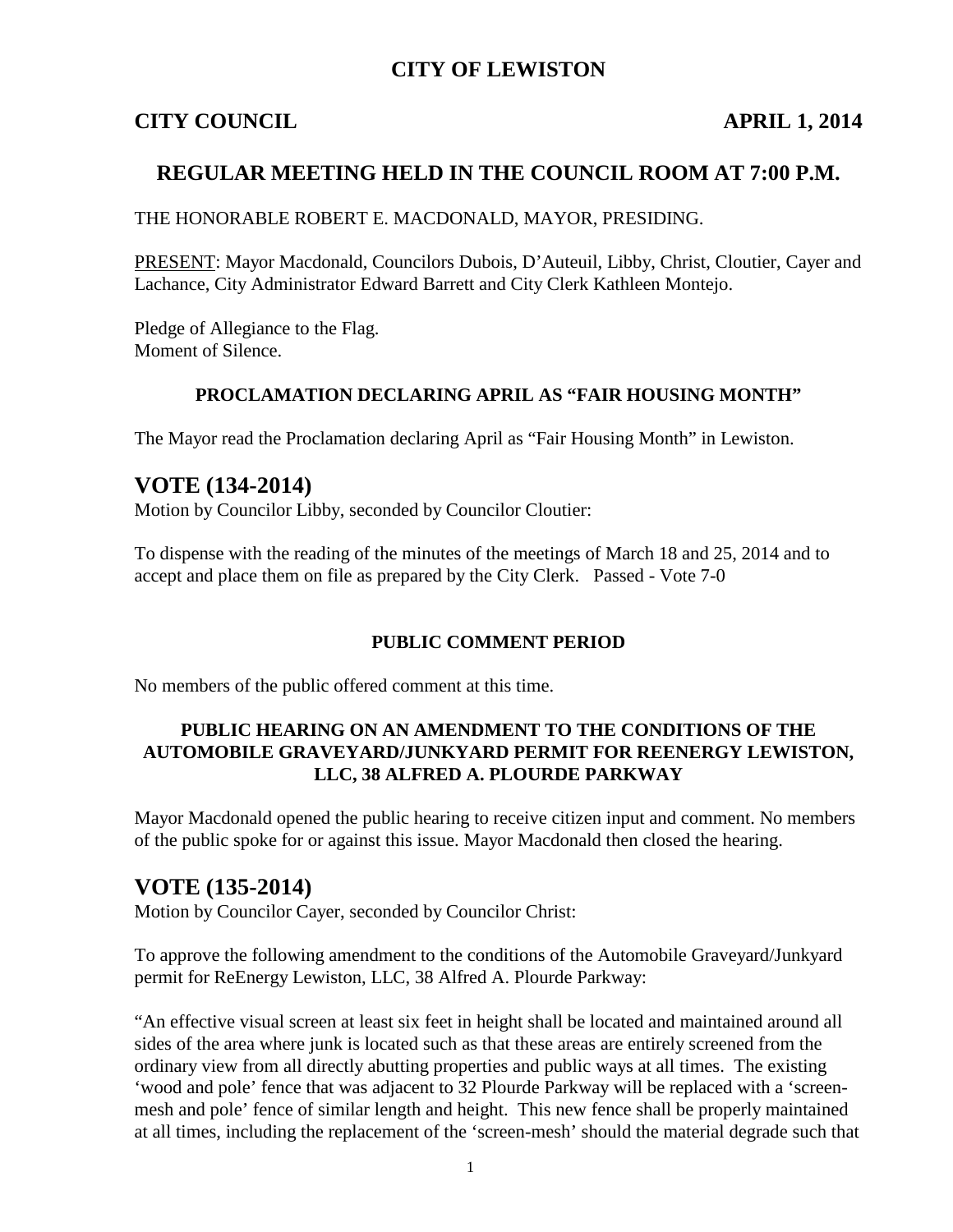an effective visual screen is no longer provided. Given that the proposed screening material represents a non-standard design with limited history on it performance, the City reserves the right to evaluate the screening integrity of the fence bi-annually and if it is determined that it no longer meets the requirements of the City Code of Ordinances, Article XII, Section 22-75(c) (1) and (2) and MRS Title 30-A, Sec. 3754-A it will need to be replaced."

Passed - Vote 7-0

## **PUBLIC HEARING AND FINAL PASSAGE REGARDING AN AMENDMENT TO THE BUILDINGS AND BUILDING REGULATIONS ORDINANCE REGARDING THE PROPERTY MAINTENANCE CODE AND HEAT SUPPLY**

Mayor Macdonald opened the public hearing to receive citizen input and comment. No members of the public spoke for or against this issue. Mayor Macdonald then closed the hearing.

## **VOTE (136-2014)**

Motion by Councilor Libby, seconded by Councilor Cloutier:

That the proposed amendments to the City Code of Ordinances, Chapter 18 "Buildings and Building Regulations", Section 18-52, "Amendments to the Property Maintenance Code", Chapter 6 "Mechanical and Electrical Requirements" receive final passage by a roll call vote. Passed - Vote 7-0

## **PUBLIC HEARING AND FINAL PASSAGE REGARDING AMENDMENTS TO THE ELECTIONS ORDINANCE FOR THE REDISTRICTING OF CITY WARD BOUNDARY LINES**

Mayor Macdonald opened the public hearing to receive citizen input and comment. No members of the public spoke for or against this issue. Mayor Macdonald then closed the hearing.

# **VOTE (137-2014)**

Motion by Councilor Lachance, seconded by Councilor Christ:

That the proposed amendments to the City Code of Ordinances, Chapter 32 "Elections", Section 32-1 "Wards described", receive final passage by a roll call vote and that the amendments shall go into effect on June 13, 2014. Passed - Vote 7-0

## **CONDEMNATION HEARING FOR THE BUILDING LOCATED AT 40 UNION STREET**

David Hediger, Deputy Director of Planning and Code Enforcement, and Tom Maynard, Code Enforcement Officer, provided their professional background credentials regarding their working knowledge of building codes and building safety. Mr. Hediger and Mr. Maynard then reviewed the City's efforts to communicate with the building owners and to work with them to resolve the numerous outstanding safety violations. They then outlined the condition of the building noting it is unsafe for habitation and is a danger to the neighborhood. They also showed photographs documenting the code violations and safety concerns. No City Councilors know the property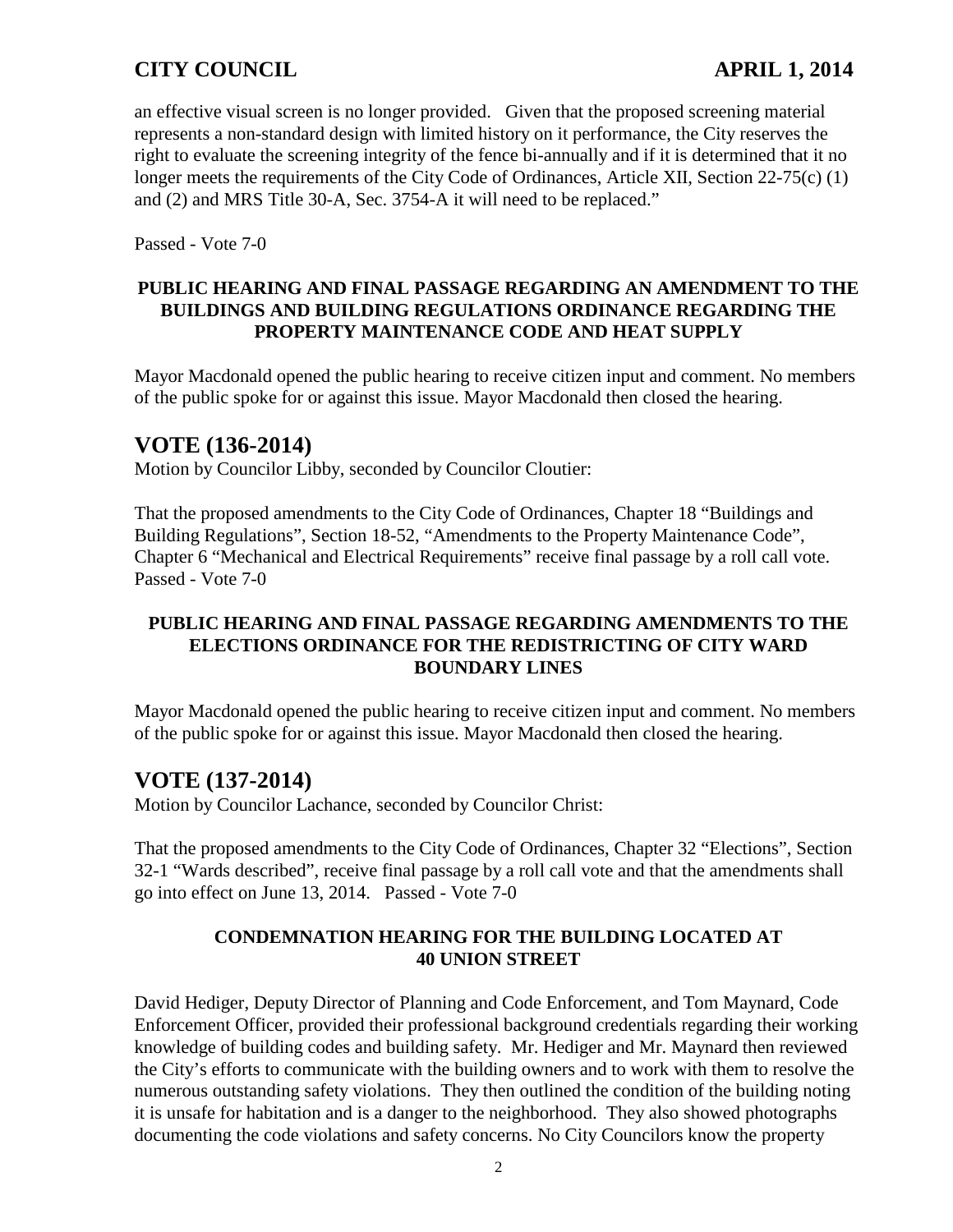owners of 40 Union Street. Dan Pierce introduced himself as one of the owners of the property. He said he did not object to the actions of the Council regarding this property.

# **VOTE (138-2014)**

Motion by Councilor Cayer, seconded by Councilor Libby:

With regard to the property at 40 Union Street, to adopt the Findings of Fact, Conclusions of Law and Order of Demolition proposed by the City Planning and Code Enforcement Department, which Order establishes the corrective action to be taken by the property owner and the time frame for taking such action, and which authorizes the City Administrator to take such corrective action if the property owner fails to do so, and to recoup the City's costs through a special tax or collective action. Passed - Vote 7-0

## **CONDEMNATION HEARING FOR THE BUILDING LOCATED AT 112 COLLEGE STREET**

David Hediger, Deputy Director of Planning and Code Enforcement, and Tom Maynard, Code Enforcement Officer, provided their professional background credentials regarding their working knowledge of building codes and building safety. Mr. Hediger and Mr. Maynard then reviewed the City's efforts to communicate with the building owners and to work with them to resolve the numerous outstanding safety violations. They then outlined the condition of the building noting it is unsafe for habitation and is a danger to the neighborhood. They also showed photographs documenting the code violations and safety concerns. No City Councilors know the property owners of 112 College Street. Shannon Merrill introduced herself as the attorney for Citibank, the company which holds the mortgage, and she noted the property was placed up for sale 8 days ago and already has two very interested buyers. She noted they have plans for repairs and asked to have clause #18(4) on page two removed because it would create undue financial hardship for the new owners. Two realtors from Shore and Country Real Estate were present and noted recently the property has been cleaned up – the raw sewage and trash have been removed and the building has been boarded up and secured. One of the realtors noted the bonding requirement would be cost prohibitive for potential buyers.

# **VOTE (139-2014)**

Motion by Councilor D'Auteuil, seconded by Councilor Cloutier:

To remove Clause #18 (4) from page two of the Order of Condemnation for this property which states: "a bond in the amount of 125% of the cost of the City estimates to demolish the Structure, remove all debris, and stabilize the site, as agreed to by the Planning Department" Passed - Vote 4-3 (Councilors Libby, Christ and Cayer opposed)

# **VOTE (140-2014)**

Motion by Councilor Libby, seconded by Councilor Cayer:

With regard to the property at 112 College Street, to adopt the Findings of Fact, Conclusions of Law and Order of Demolition proposed by the City Planning and Code Enforcement Department, which Order establishes the corrective action to be taken by the property owner and the time frame for taking such action, and which authorizes the City Administrator to take such corrective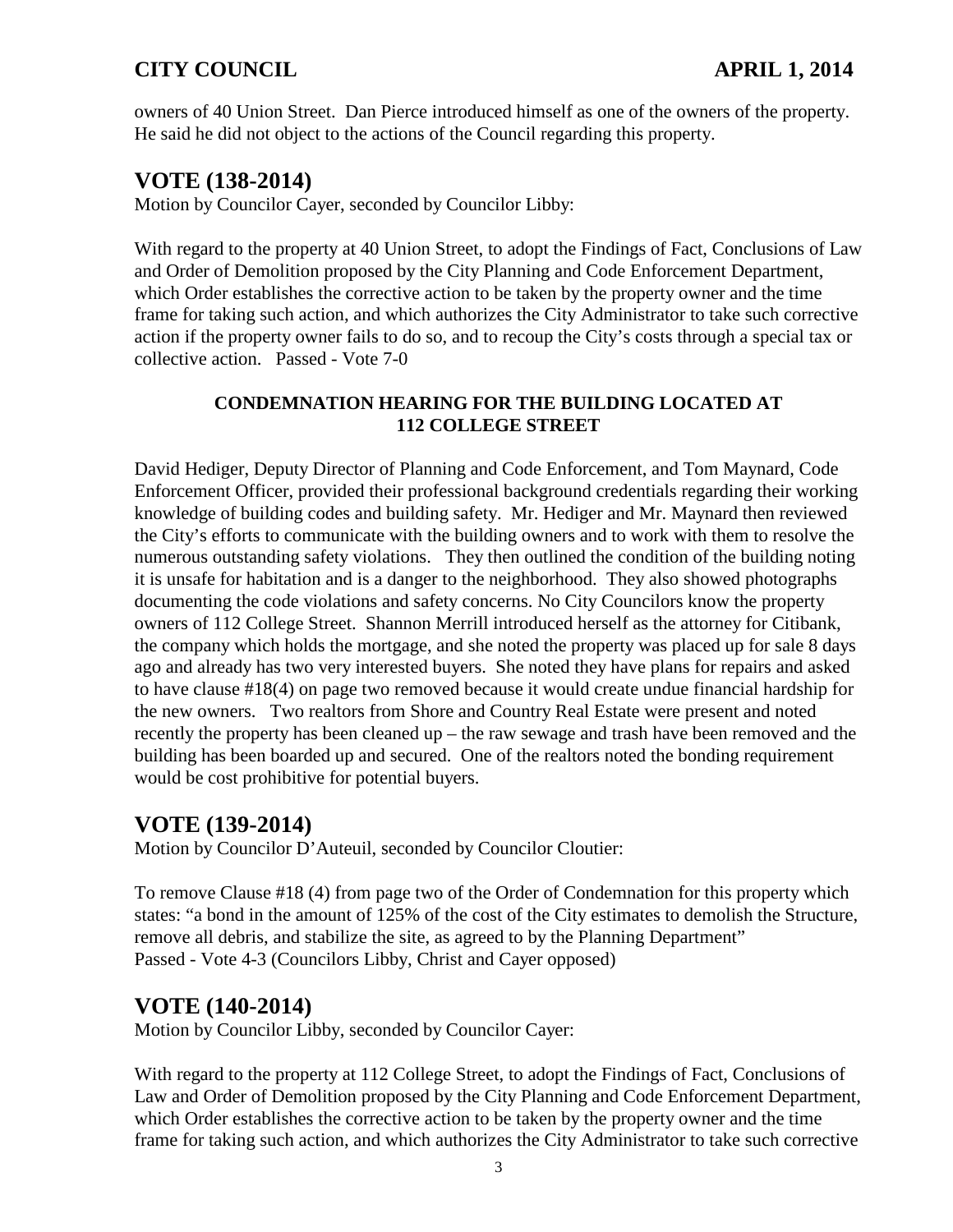action if the property owner fails to do so, and to recoup the City's costs through a special tax or collective action. Passed - Vote 7-0

## **CONDEMNATION HEARING FOR BUILDING LOCATED AT 178 HOLLAND STREET**

David Hediger, Deputy Director of Planning and Code Enforcement, and Tom Maynard, Code Enforcement Officer, provided their professional background credentials regarding their working knowledge of building codes and building safety. Mr. Hediger and Mr. Maynard then reviewed the City's efforts to communicate with the building owners and to work with them to resolve the numerous outstanding safety violations. They then outlined the condition of the building noting it is unsafe for habitation and is a danger to the neighborhood. They also showed photographs documenting the code violations and safety concerns. No City Councilors know the property owners of 40 Union Street. No one in the audience stated they were present as the owners or on their behalf.

## **VOTE (141-2014)**

Motion by Councilor Libby, seconded by Councilor Cloutier:

With regard to the property at 178 Holland Street, to adopt the Findings of Fact, Conclusions of Law and Order of Demolition proposed by the City Planning and Code Enforcement Department, which Order establishes the corrective action to be taken by the property owner and the time frame for taking such action, and which authorizes the City Administrator to take such corrective action if the property owner fails to do so, and to recoup the City's costs through a special tax or collective action. Passed – Vote 7-0

#### **ANNUAL APPOINTMENT FOR THE LEWISTON-AUBURN RAILROAD COMPANY BOARD OF DIRECTORS**

# **VOTE (142-2014)**

Motion by Councilor Christ, seconded by Councilor Libby:

To accept the nominations from the Lewiston Auburn Railroad Board of Directors and to elect the following residents to serve on the Lewiston Auburn Railroad Company Board of Directors:

- 1) Gerald P. Berube , three year term expiring April 2017
- 2) Jeffrey Gosselin, three year term expiring April 2017

Passed - Vote 7-0

#### **REPORTS AND UPDATES**

Mayor Macdonald appointed Jared Golden of Nichols Street as an associate member of the Board of Appeals, with a term to expire January 2016. The City Administrator provided an update of the Casella work at the Solid Waste Facility noting they received their DEP permit last month and Gendron and Gendron received the construction contract. Councilor Cloutier reminded the Council about the LA Immigrants program sponsored by LYAC at the Armory on Saturday and